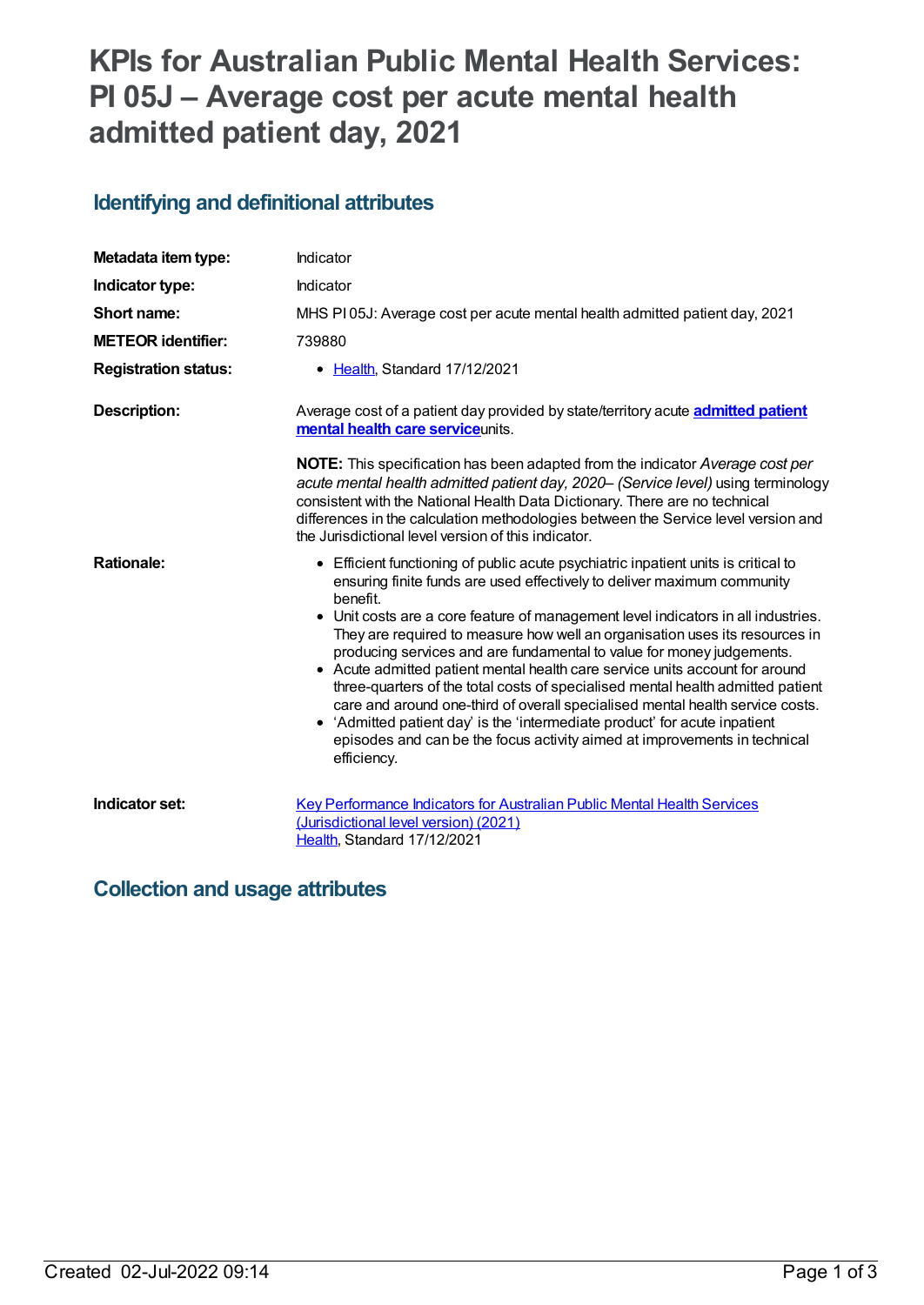| <b>Computation description:</b> | Coverage/Scope: |
|---------------------------------|-----------------|
|---------------------------------|-----------------|

State/territory acute admitted patient mental health care service units.

Methodology:

|  |  | • Reference period for the 2021 performance reporting: 2019-20. |
|--|--|-----------------------------------------------------------------|
|--|--|-----------------------------------------------------------------|

- All acute admitted patient mental health care service units reporting to the Mental Health Establishments National Minimum Data Set (NMDS) are in scope for this indicator, including short-stay units and emergency acute mental health admitted units.
- Recurrent costs include costs directly attributable to the acute admitted patient mental health care service unit plus a proportional share of overhead costs (indirect expenditure). Cost data for this indicator are based on gross recurrent expenditure as compiled by state/territory data providers according to the specifications of the Mental Health Establishments NMDS. As such, it is subject to the concepts, definitions and costing methodology developed for the NMDS.
- Categorisation of the admitted patient mental health care service unit is based on the principal purpose(s) of the program rather than the classification of individual consumers.

| <b>Computation:</b>                                                                                                                                                           | Numerator + Denominator                                                                                                                  |  |
|-------------------------------------------------------------------------------------------------------------------------------------------------------------------------------|------------------------------------------------------------------------------------------------------------------------------------------|--|
| <b>Numerator:</b>                                                                                                                                                             | Total recurrent expenditure on state/territory acute admitted patient mental health<br>care service unit(s) within the reference period. |  |
| <b>Numerator data elements:</b>                                                                                                                                               | Data Element / Data Set-                                                                                                                 |  |
|                                                                                                                                                                               | Data Element                                                                                                                             |  |
|                                                                                                                                                                               | Specialised mental health service unit total apportioned expenditure                                                                     |  |
|                                                                                                                                                                               | <b>NMDS/DSS</b>                                                                                                                          |  |
|                                                                                                                                                                               | (derived from) Mental Health Establishments NMDS 2019-20                                                                                 |  |
|                                                                                                                                                                               | Data Element / Data Set-                                                                                                                 |  |
|                                                                                                                                                                               | Specialised mental health service—admitted patient care program type, code<br>$\mathbf N$                                                |  |
|                                                                                                                                                                               | NMDS / DSS                                                                                                                               |  |
|                                                                                                                                                                               | Mental health establishments NMDS 2019-20                                                                                                |  |
| <b>Denominator:</b><br>Number of patient days provided by state/territory acute admitted patient mental<br>health care service unit(s) occurring within the reference period. |                                                                                                                                          |  |
| Denominator data                                                                                                                                                              | Data Element / Data Set-                                                                                                                 |  |
| elements:                                                                                                                                                                     | Establishment—accrued mental health care days, total N[N(7)]                                                                             |  |
|                                                                                                                                                                               | <b>NMDS / DSS</b>                                                                                                                        |  |
|                                                                                                                                                                               | Mental health establishments NMDS 2019-20                                                                                                |  |
| Disaggregation:                                                                                                                                                               | Service variables: target population.                                                                                                    |  |
|                                                                                                                                                                               | Consumer attributes: nil.                                                                                                                |  |